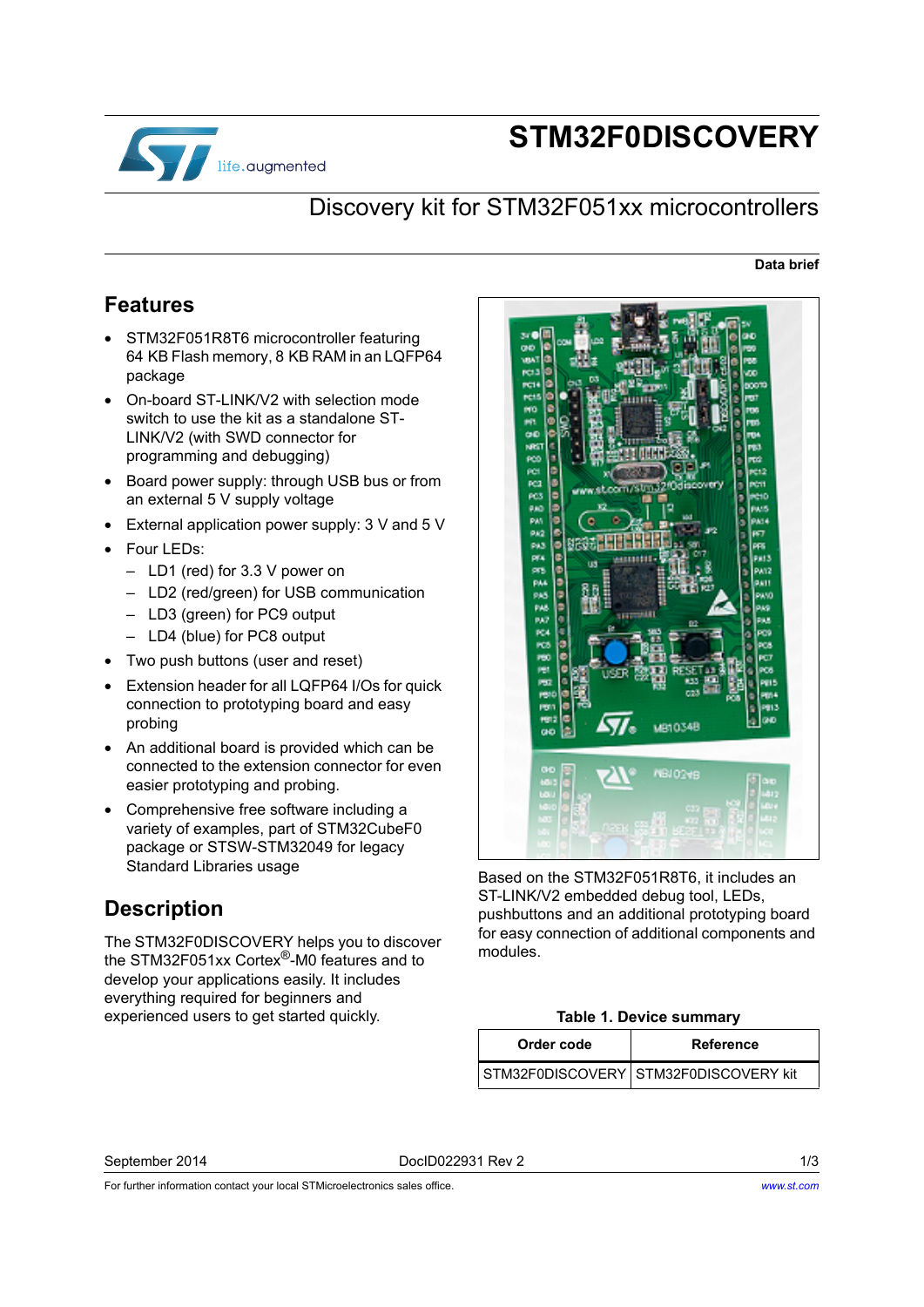### <span id="page-1-0"></span>**System requirements**

- Windows PC (XP, 7, 8)
- USB type A to Mini-B cable.

# <span id="page-1-1"></span>**Development toolchains**

- IAR EWARM (IAR Embedded Workbench<sup>®</sup>)
- Keil<sup>®</sup> MDK-ARM™
- GCC-based IDE (ARM $^{\circledR}$ Atollic $^{\circledR}$  TrueSTUDIO $^{\circledR}, \ldots$ ).

#### **Demonstration software**

The demonstration software is preloaded in the board Flash memory. It uses the user button B1 to change the blinking frequency of the green LED LD3. Each click on the button is confirmed by the blue LED LD4.

[The latest versions of the demonstration source code and associated documentation can be](www.st.com/stm32f0discovery)  downloaded from www.st.com/stm32f0discovery.

## **Revision history**

| <b>Date</b> | <b>Revision</b> | <b>Changes</b>                                                                                    |
|-------------|-----------------|---------------------------------------------------------------------------------------------------|
| 16-Mar-2012 |                 | Initial release.                                                                                  |
| 29-Sep-2014 |                 | Updated title. Replaced STM32F0 by STM32F051xx in<br><b>Section: Description.</b>                 |
|             |                 | Updated Section: Features and Section: Description to<br>introduce STM32CubeF0 and STSW-STM32049. |
|             |                 | Updated Section: System requirements and Section:<br><b>Development toolchains.</b>               |

#### **Table 2. Document revision history**